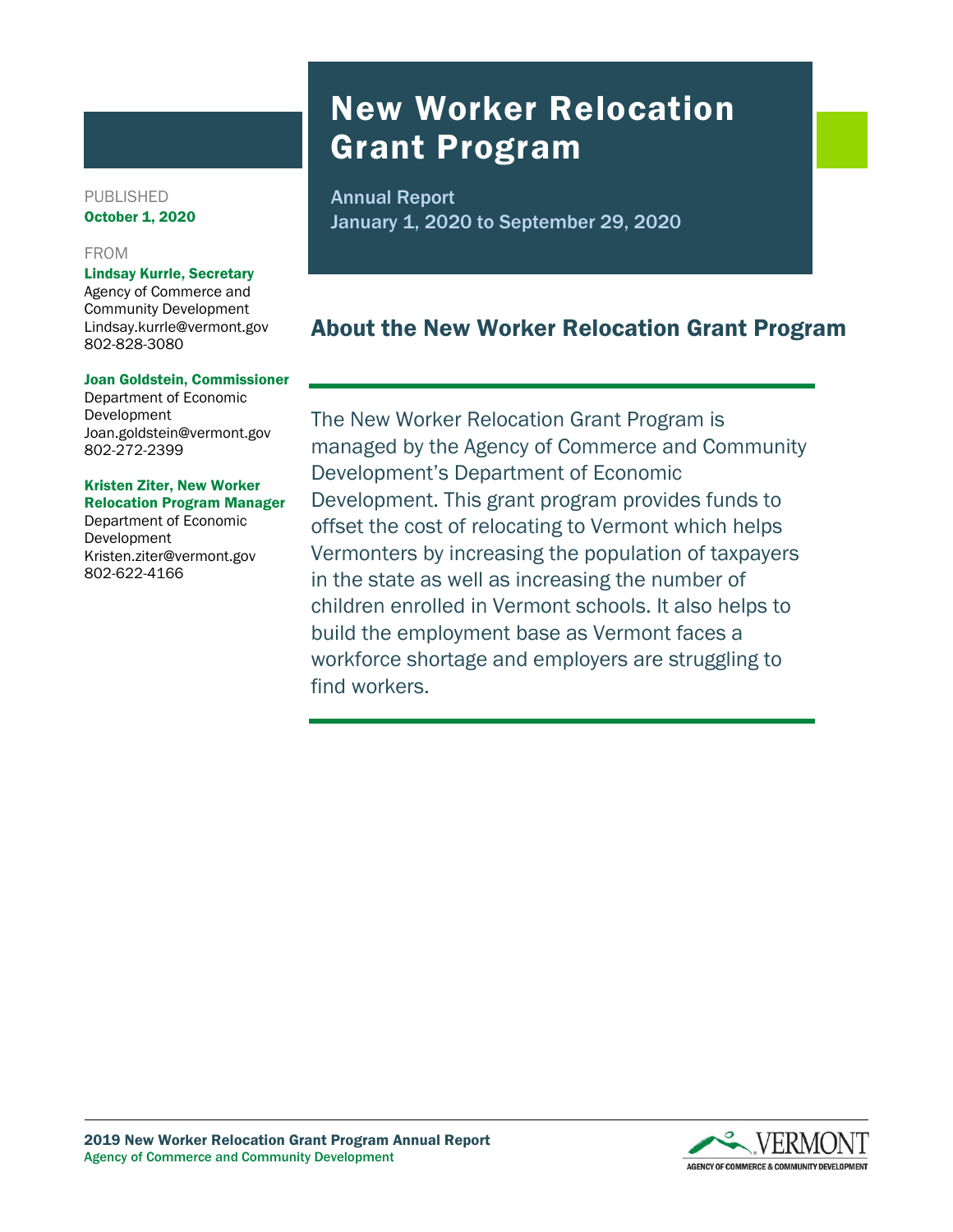# **CONTENTS**

#### Appendices

Act 80, Sec. 12 of 2019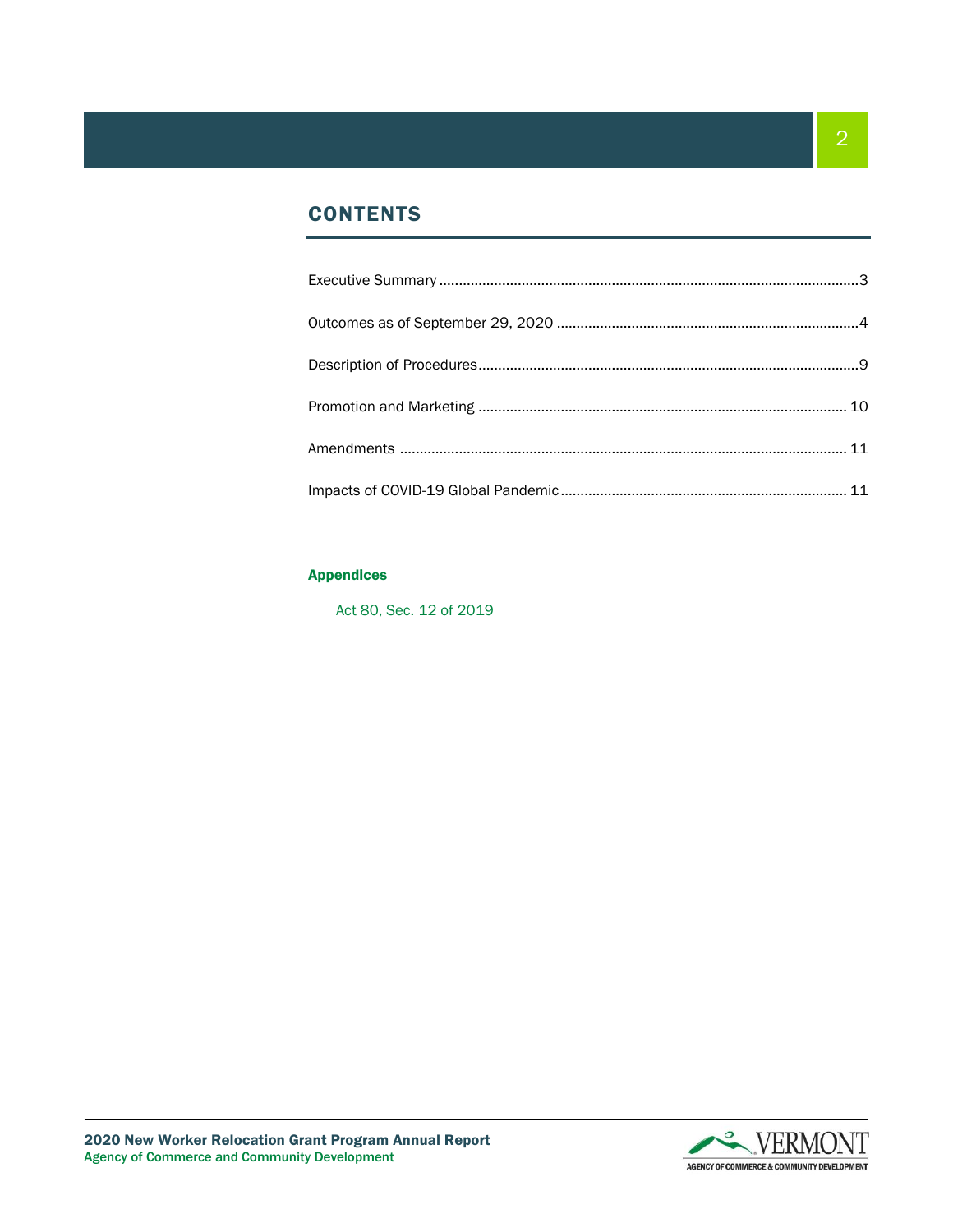# EXECUTIVE SUMMARY

The Vermont Legislature in 2019 passed legislation as part of [Act 80, Sec. 12](https://legislature.vermont.gov/Documents/2020/Docs/ACTS/ACT080/ACT080%20As%20Enacted.pdf) creating the New Worker Relocation Grant Program, which was signed into law by Governor Phil Scott. The Agency of Commerce & Community Development (ACCD) was tasked with the implementation of the program. The purpose of the program is to address the need to grow the population as well as increase the workforce for Vermont employers.

Media awareness of Vermont's relocation programs began with the passage of Act 197 in 2018 and has remained consistently high since the passage of Act 80 in 2019. Thousands of people have called and emailed ACCD for information, [ThinkVermont.com](http://www.thinkvermont.com/) website traffic skyrocketed, and thousands of FAQs and applications have been downloaded. Many state, county, and municipal officials from across the country have inquired about replicating the program to attract residents. Nine months into the second relocation program, interest remains strong.

Between the passage of Act 80 and December 31, 2019, program development by ACCD staff included defining eligibility criteria, creating web content, frequently asked questions, and working with Vermont Information Consortium, LLC to develop an online, end-to-end grant application portal*.* ACCD staff implemented procedures for awarding grants that included accepting and reviewing applications; notifying applicants of status updates; receiving Form W-9s and applicant surveys; issuing awards; file maintenance; and record retention. As of September 29, 2020, ACCD approved \$227,379 in grants to 51 new Vermont workers.

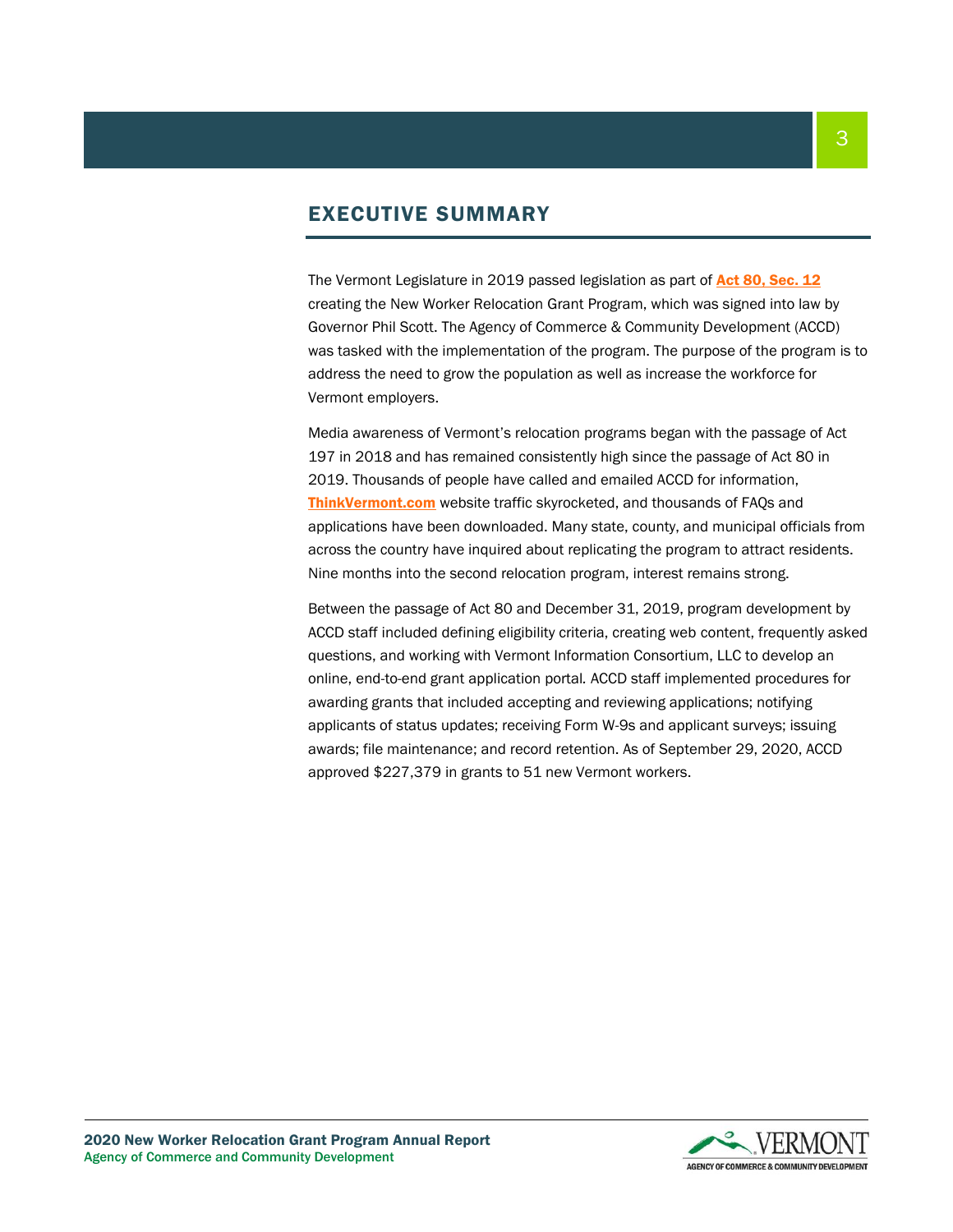# OUTCOMES AS OF SEPTEMBER 29, 2020

#### Totals

The average grant award was

**S4.45** 

84 New Vermonters from grantees and additional family members.

Between January 1 and September 29, 2020, ACCD awarded \$227,379 to 51 new Vermont workers. Grants ranged from \$537 to \$7,500; the average grant awarded was \$4,458. As of September 29, 2020, the grant program FAQ was downloaded 2,743 times.





\$227,379 Total Funds Awarded

Grantees brought with them an additional 46 household members (including 17 school aged children), for a total of 84 new Vermonters.





46

17

School Aged Children<sup>1</sup>

Grantees

Additional Household Members<sup>1</sup>

<sup>1</sup> This figure represents only 38 of the 51 grantees who had completed the demographic survey to date.

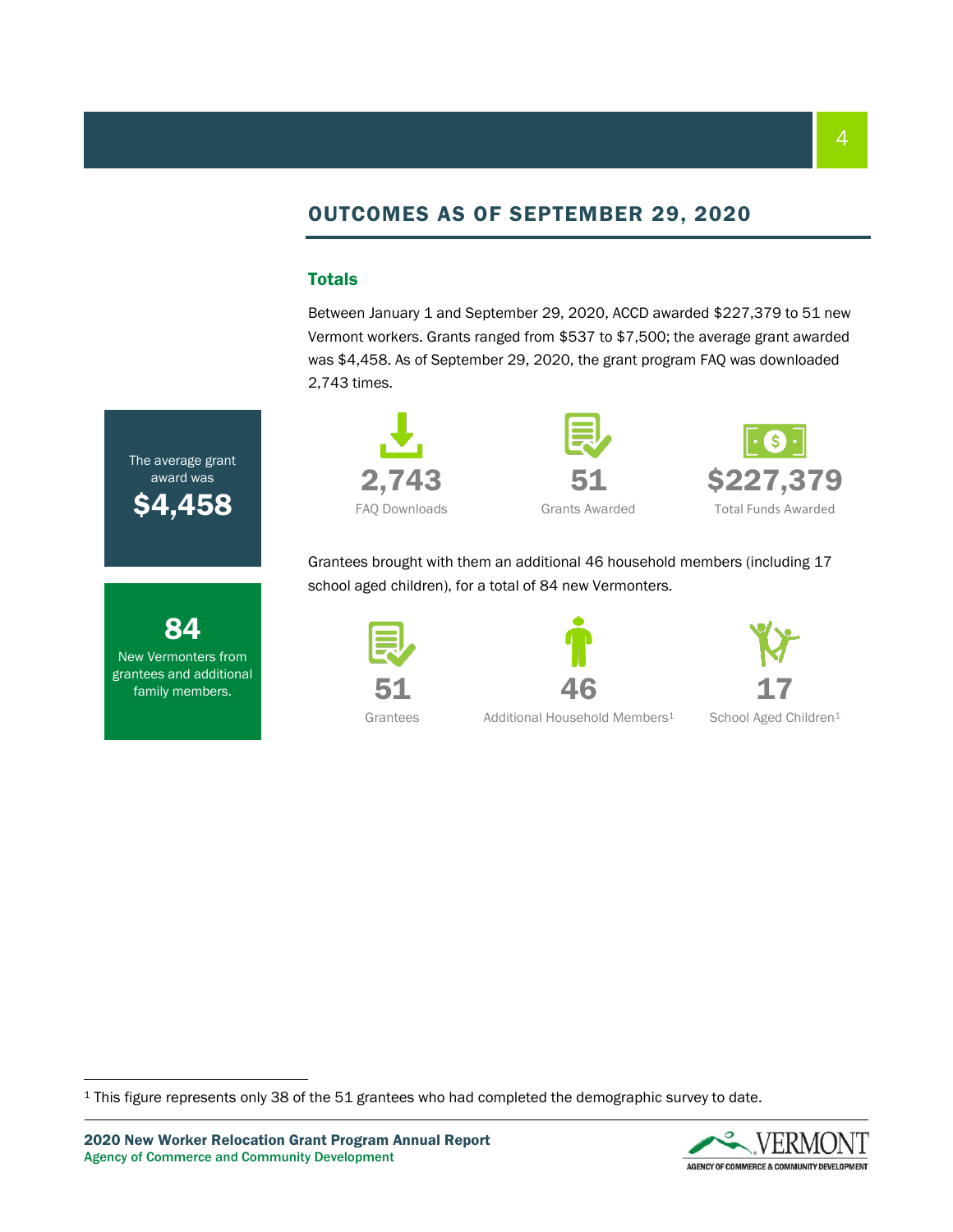#### **Demographics**

#### AGE

Of the New Worker Relocation grantees to complete the survey to date2, 78% are under the age of 40 and 47% are age 30 or under. The average age for grantees at the time of their award was 32 years.

#### **HOUSEHOLD**

Of those surveyed, 79% have already purchased a home or are in the market to purchase a home. The average household size was 2 people and the average income was reported to be just over \$81,000 a year.

#### EDUCATION

87% of the grantees are college graduates. 47% have completed graduate school.

#### **OCCUPATIONS**

The top fields of employment represented by grantees were healthcare and education. Other fields represented included business management, finance, engineering, project management, and law among others.











GRANTEE LEVELS OF COLLEGE EDUCATION



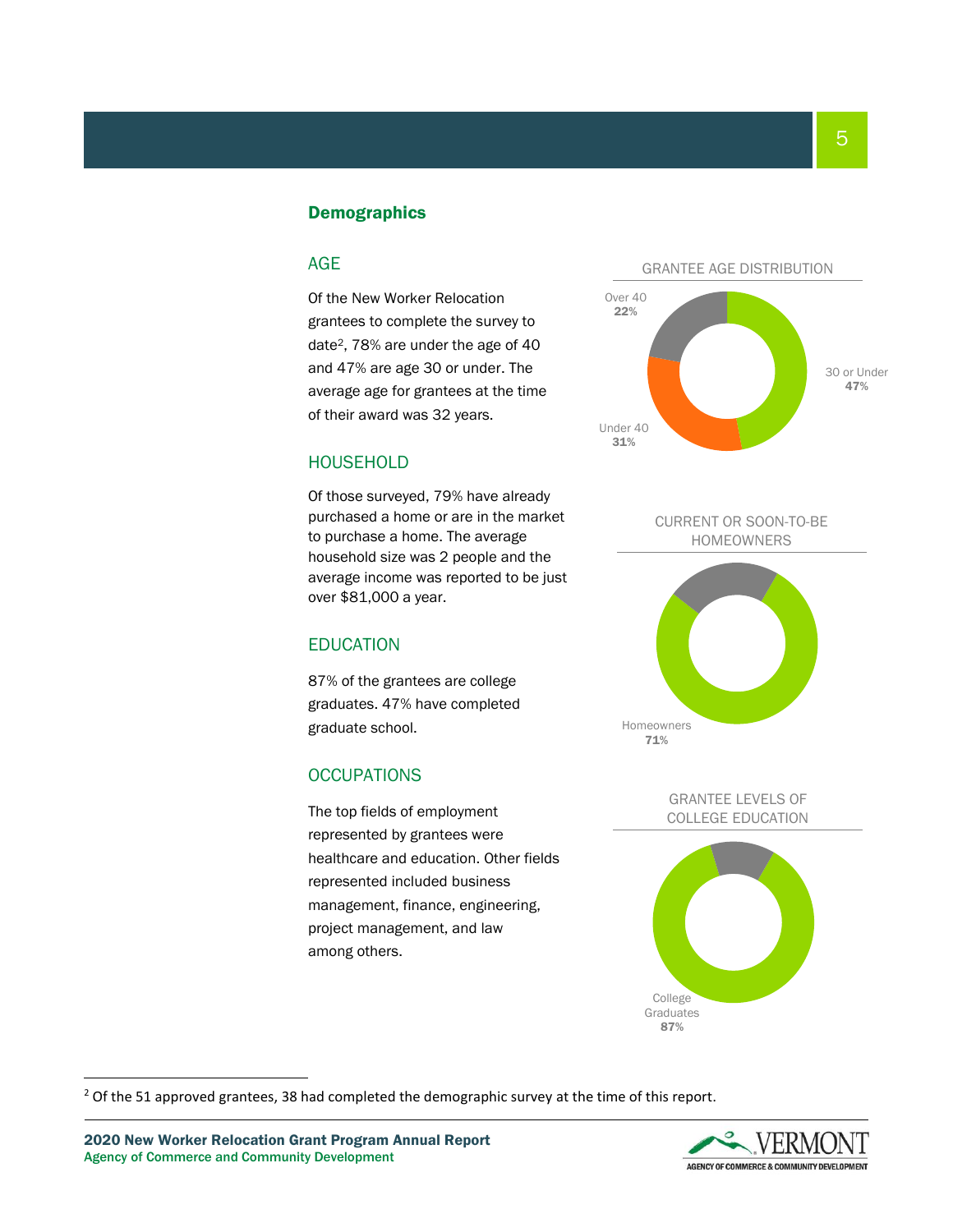#### Geographic Distribution of Grantees

Grantees relocated to Vermont from 21 different states across 12 Vermont counties.





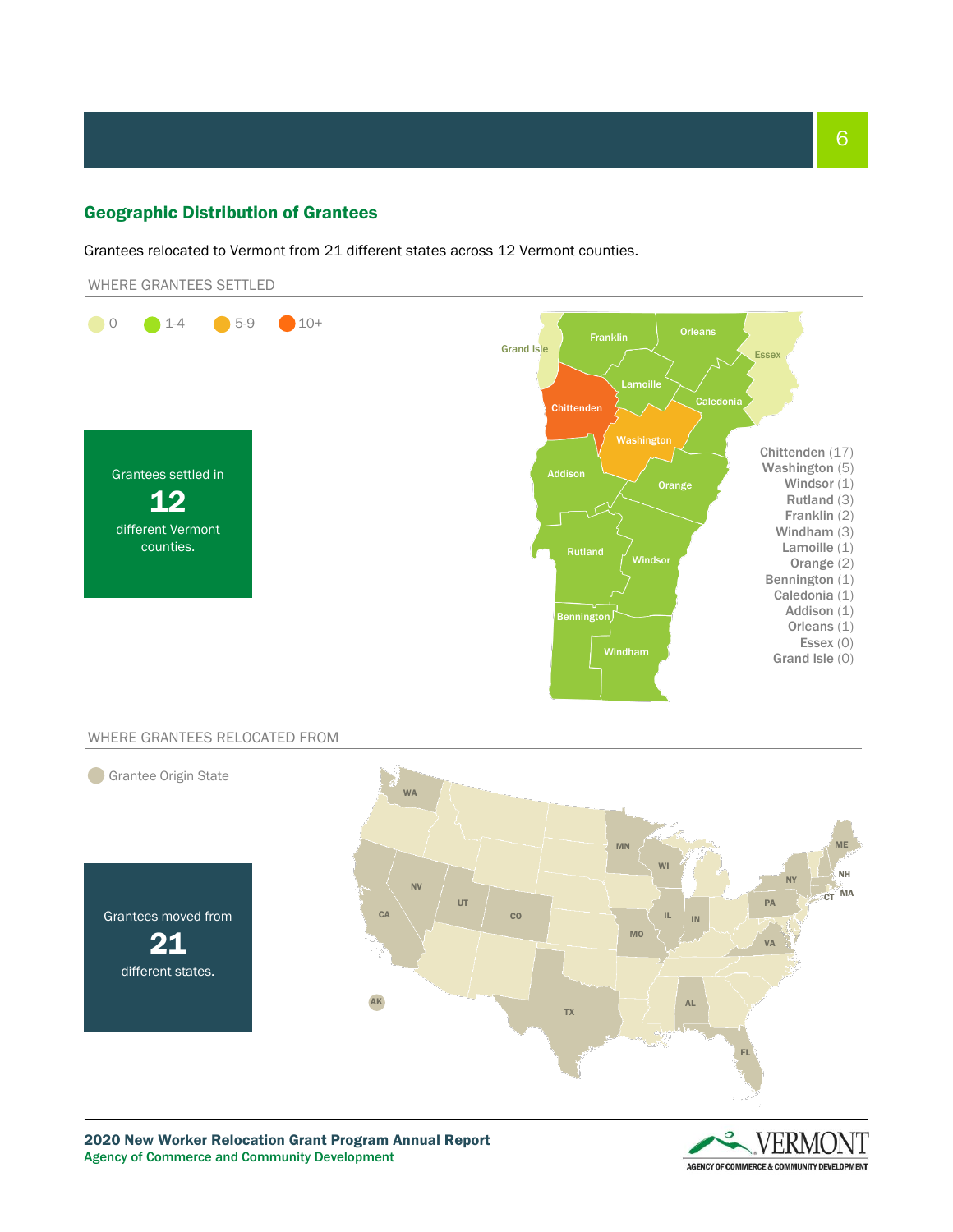### Prior Vermont Experience

The majority of grantees (97%) had previously experienced Vermont. When asked if they had prior Vermont experience, grantees reported:



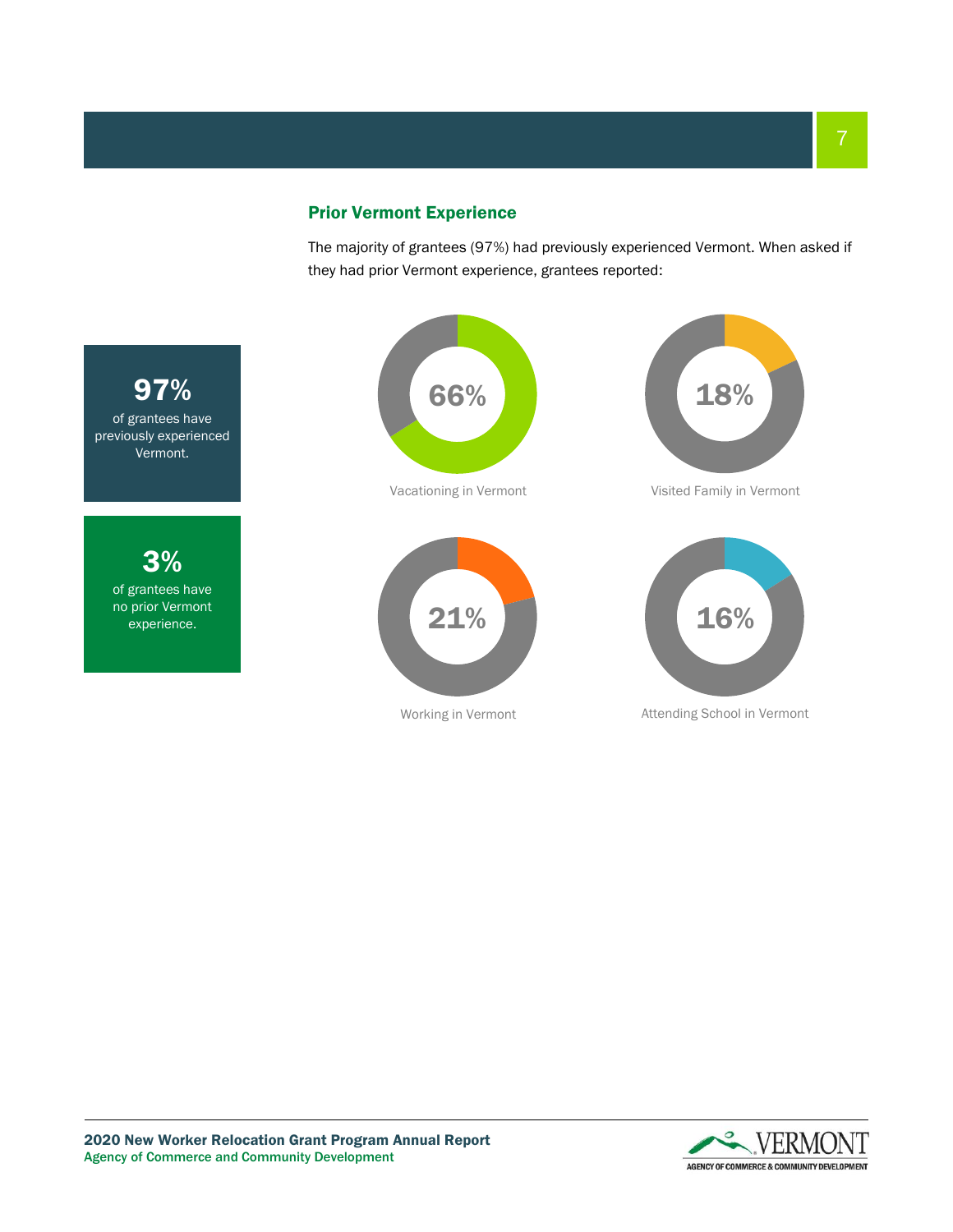#### Other Motivations

When grantees were asked which of the below factors attracted them to move to Vermont, this is what they shared:



Quality Education **Available Job Opportunities** 

Others noted they were motivated by previous Vermont residency or vacation experiences, environment, quality of life, geographical location, friendly people, and the natural beauty Vermont has to offer.

2020 New Worker Relocation Grant Program Annual Report Agency of Commerce and Community Development

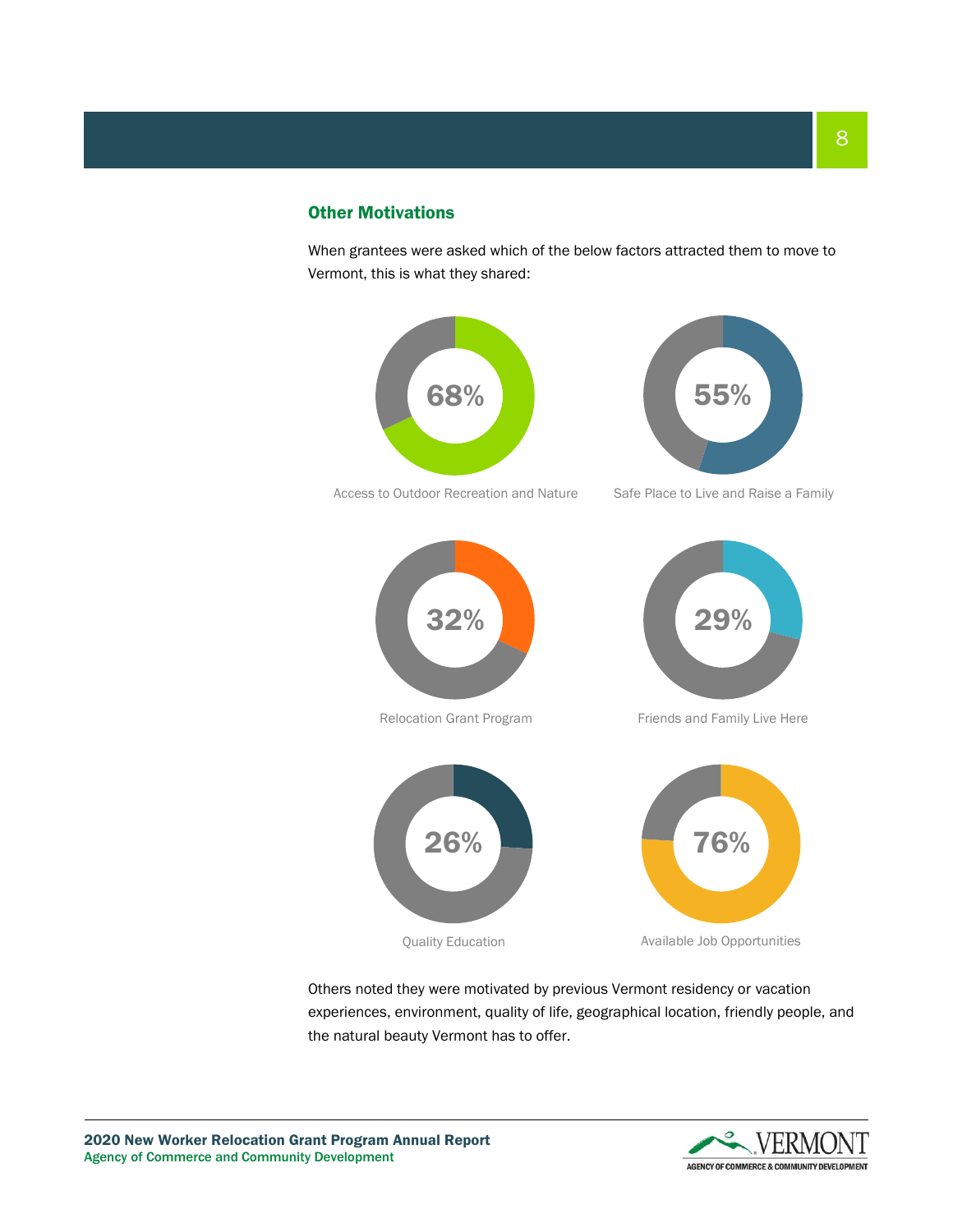# DESCRIPTION OF PROCEDURES

The program application process starts with a visit to **[ThinkVermont.com](https://www.thinkvermont.com/new-worker-relocation-grant-program/)** ([thinkvermont.com/new-worker-relocation-grant-program](https://www.thinkvermont.com/new-worker-relocation-grant-program/))

for the downloadable **[FAQs](https://www.thinkvermont.com/wp-content/uploads/2019/12/New-Worker-Relocation-Grant-Program-FAQs-v1.1.pdf?x66867)** and **[application](https://relocation.vermont.gov/) link**. The application has two parts: one for the new worker and one for the employer. Completed applications with supporting documentation are submitted via the application portal and a confirmation of receipt is sent.

Applications are reviewed for program eligibility and evidence of eligible grant expenditures. Staff utilize a checklist to review each application for the following criteria:

- Program eligibility
- Proof of Vermont residency
- Expense eligibility (relocation, specialized tools and/or equipment, connectivity charges, co-working space membership)
- Employer verification
- Supporting documentation

Upon review of an application, the applicant will receive an email notifying them if further information is needed for approval. If further information is needed, they will receive a list of the specific items needed to support the application.

When an application is determined to be complete and eligible, the application and supporting documentation receive a final review by a second staff member. When the application is approved upon final review, the applicant receives an electronic notification to complete a short demographic survey and to fill out forms W-9 and VT-8821. Once the survey and forms are received, the applicant is notified they have been approved for a grant and the exact amount of the grant. The grant agreement is then generated and sent to the grantee outlining the program and the expense types granted. The grantee must sign the grant agreement and return it for final signature execution by the Commissioner, at which point grant funds are disbursed.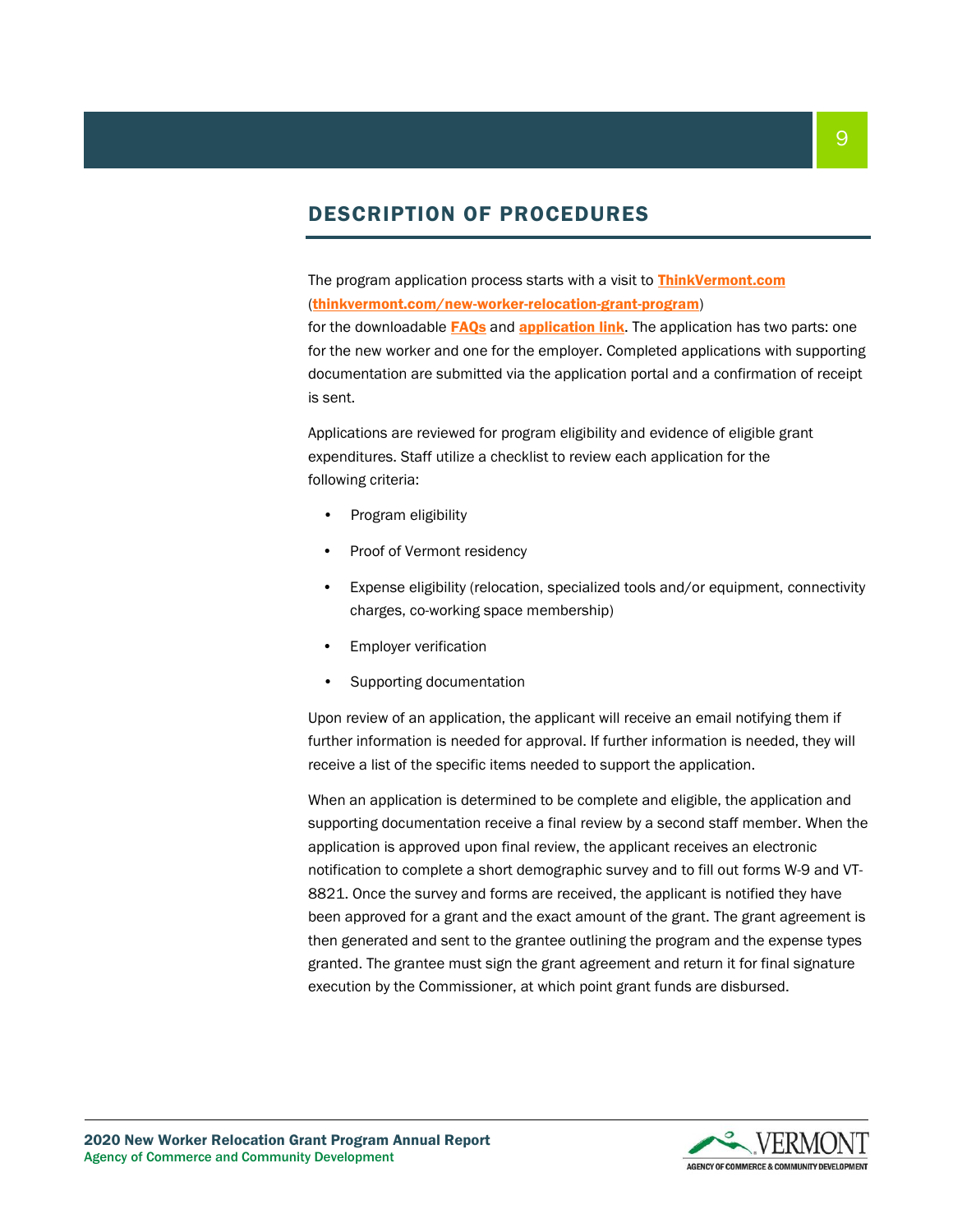New Worker Program website visits since launch:

21,658

61% of grantees learned about the program through the media.

# PROMOTION AND MARKETING

National and international media coverage of the Remote Worker Program has sustained high interest in Vermont's relocation efforts. When the New Worker Program was announced, media outlets picked up on it, providing another bump in coverage.

ACCD leadership continues to conduct national media interviews about both programs. The Remote Worker program generated a dollar value of program media coverage equivalent to over \$7 million. The New Worker program has increased this amount. With such continued media coverage, additional paid promotion by ACCD has been unnecessary.

Here is some of the more recent coverage of Vermont's innovative relocation grant programs:

[Boston Globe](https://www.bostonglobe.com/business/2019/06/04/move-vermont-get-then-what/tyxWQ3mY20doYq9zxw0D3J/story.html) **[NECN](https://www.necn.com/news/local/up-to-7500-available-to-new-vt-residents/2212391/)** [The Economist](https://go.gale.com/ps/i.do?p=GPS&u=vol_m761c&id=GALE|A615178817&v=2.1&it=r&sid=GPS&asid=0225db94) [Associated Press \(AP\)](https://apnews.com/article/5d1cd140e254fa8ec84471479d43ef8c) [MSN.com](https://www.msn.com/en-gb/news/offbeat/you-can-now-get-paid-up-to-dollar7500-to-move-to-vermont/ar-BBYw3qv) [CBS Boston](https://boston.cbslocal.com/2019/12/26/vermont-new-worker-relocation-grant-program-move-expenses/)

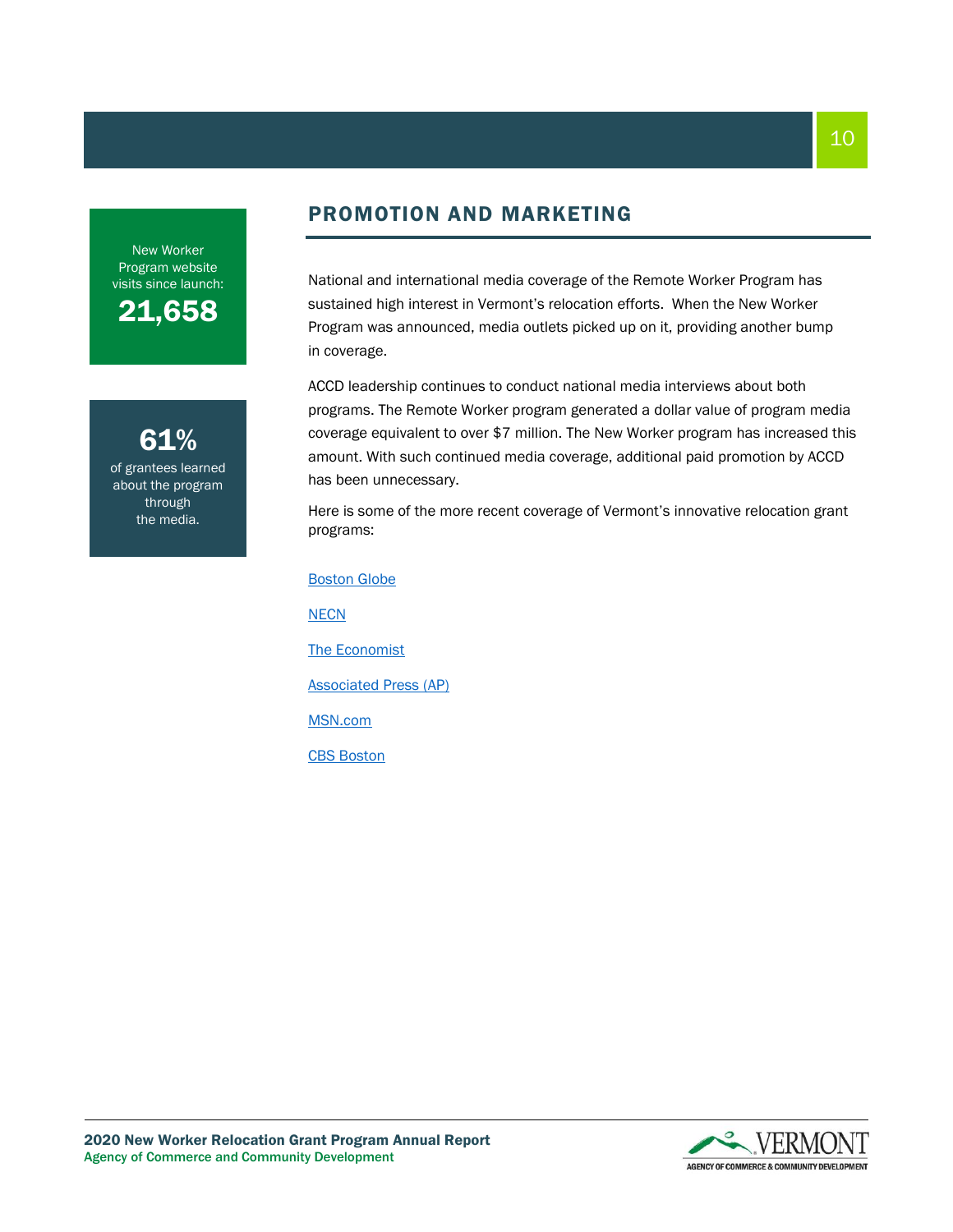## AMENDMENTS

The New Worker Relocation Grant Program was originally appropriated \$1,195,000 in Fiscal Year 2019 to begin January 1, 2020. Due to budget cuts, the FY2019 appropriation (\$1,195,000) was reduced by \$525,000, resulting in \$670,000 available to award New Worker Relocation grants.

# IMPACTS OF THE COVID-19 GLOBAL PANDEMIC

In the spring of 2020, the World Health Organization declared a global pandemic caused by the COVID-19 virus. Many states, including Vermont, enacted lock downs as a measure to prevent the spread of the virus. As a result, the number of applications received in the spring and early summer was low, likely due to the travel restrictions.

Many Agency staff, including those assigned to the New Worker Relocation Grant Program, were redeployed to direct efforts and resources to administer federal Coronavirus Aid, Relief and Economic Security (CARES) Act funding received by the State of Vermont. This redeployment of Agency staff to work on the Vermont economic recovery and relief programs resulted in a delay of administering the New Worker Relocation Grant applications while priority was given to pandemic recovery efforts. Many program applicants were also delayed in obtaining a Vermont ID due to the closure of in-person operations at the Vermont Department of Motor Vehicles. Therefore, applicants were allowed to submit their applications with their current ID.

As the pandemic continues, Vermont has been nationally recognized as a safe place to live due to the state's handling of the health emergency and the resulting low rate of infections statewide. The number of applications received increased in August and September 2020.

As of 9/29/20 a total of 140 completed applications were submitted:

- 51 Approved
- 12 Final Review
- 3 Review
- 16 More Information Needed
- 49 In Queue
- 9 Denied

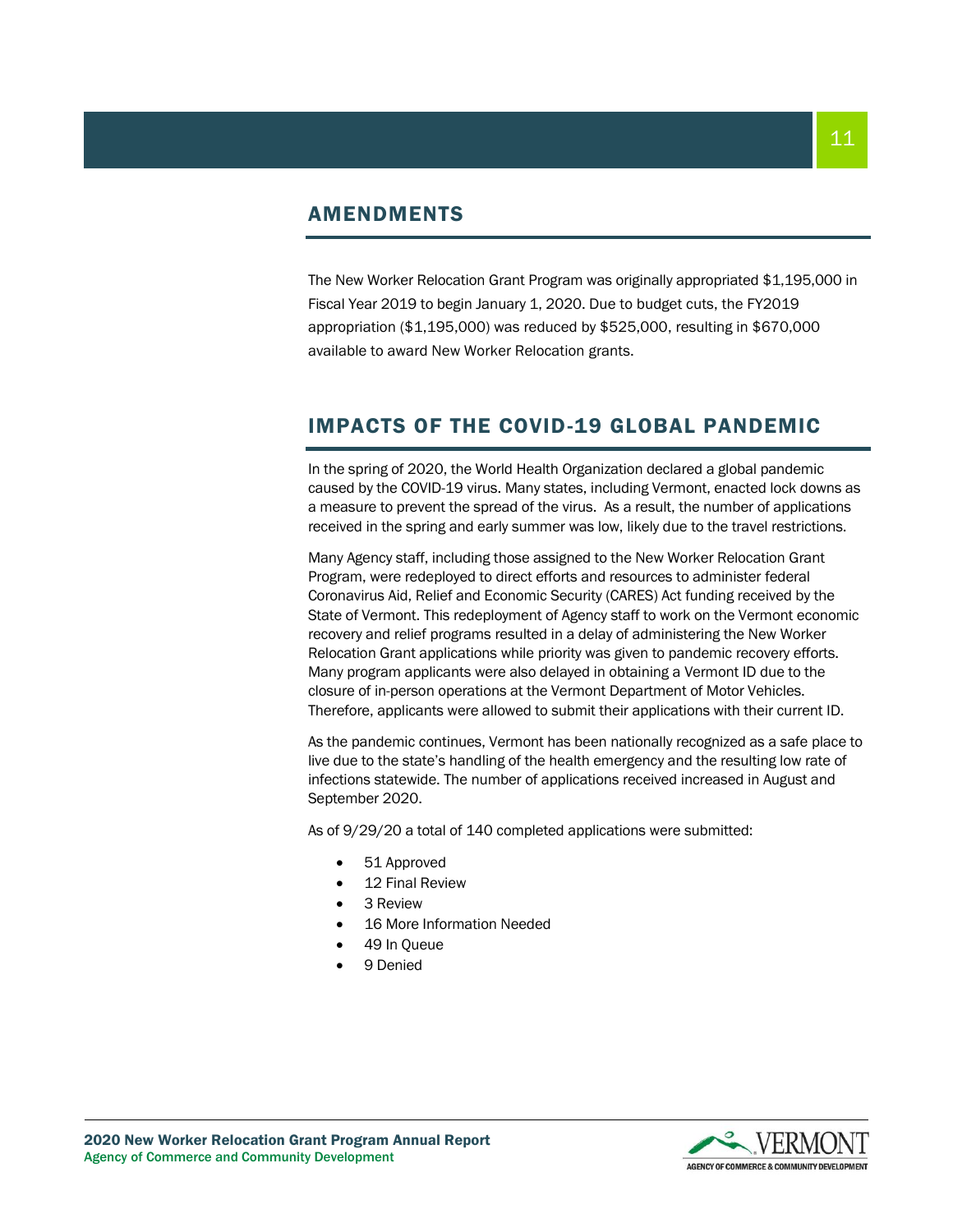# APPENDIX: ACT 80, SEC. 12 OF 2019

#### Sec. 12. NEW WORKER RELOCATION INCENTIVE PROGRAM

- (a) The Agency of Commerce and Community Development shall design and implement a New Worker Relocation Incentive Program to award incentive grants to new workers as provided in this section and subject to the policies and procedures the Agency adopts to implement the Program.
- (b) Incentives for new workers. A new worker may be eligible for a grant under the Program for qualifying expenses, subject to the following:
	- (1) A base grant for a new worker shall not exceed \$5,000.00.
	- (2) The Agency may award an enhanced grant, which shall not exceed \$7,500.00, for a new worker who relocates to a labor market area in this State in which:
		- (A) the average annual unemployment rate in the labor market area exceeds the average annual unemployment rate in the State; or
		- (B) the average annual wage in the State exceeds the annual average wage in the labor market area.
- (c) The Agency shall:
	- (1) adopt procedures for implementing the Program, which shall include a simple certification process to certify new workers and qualifying expenses;
	- (2) promote awareness of the Program, including through coordination with relevant trade groups and by integration into the Agency's economic development marketing campaigns;
	- (3) award grants on a first-come, first-served basis beginning January 1, 2020, subject to available funding; and
	- (4) adopt measurable goals, performance measures, and an audit strategy to assess the utilization and performance of the Program
- (d) On or before October 1, 2020, the Agency shall submit a report to the House Committee on Commerce and Economic Development and the Senate Committee on Economic Development, Housing and General Affairs concerning the implementation of this section, including:
	- (1) a description of the policies and procedures adopted to implement the Program; and
	- (2) the promotion and marketing of the Program.
- (e) As used in this section:
	- (1) "New worker" means an individual who on or after January 1, 2020: